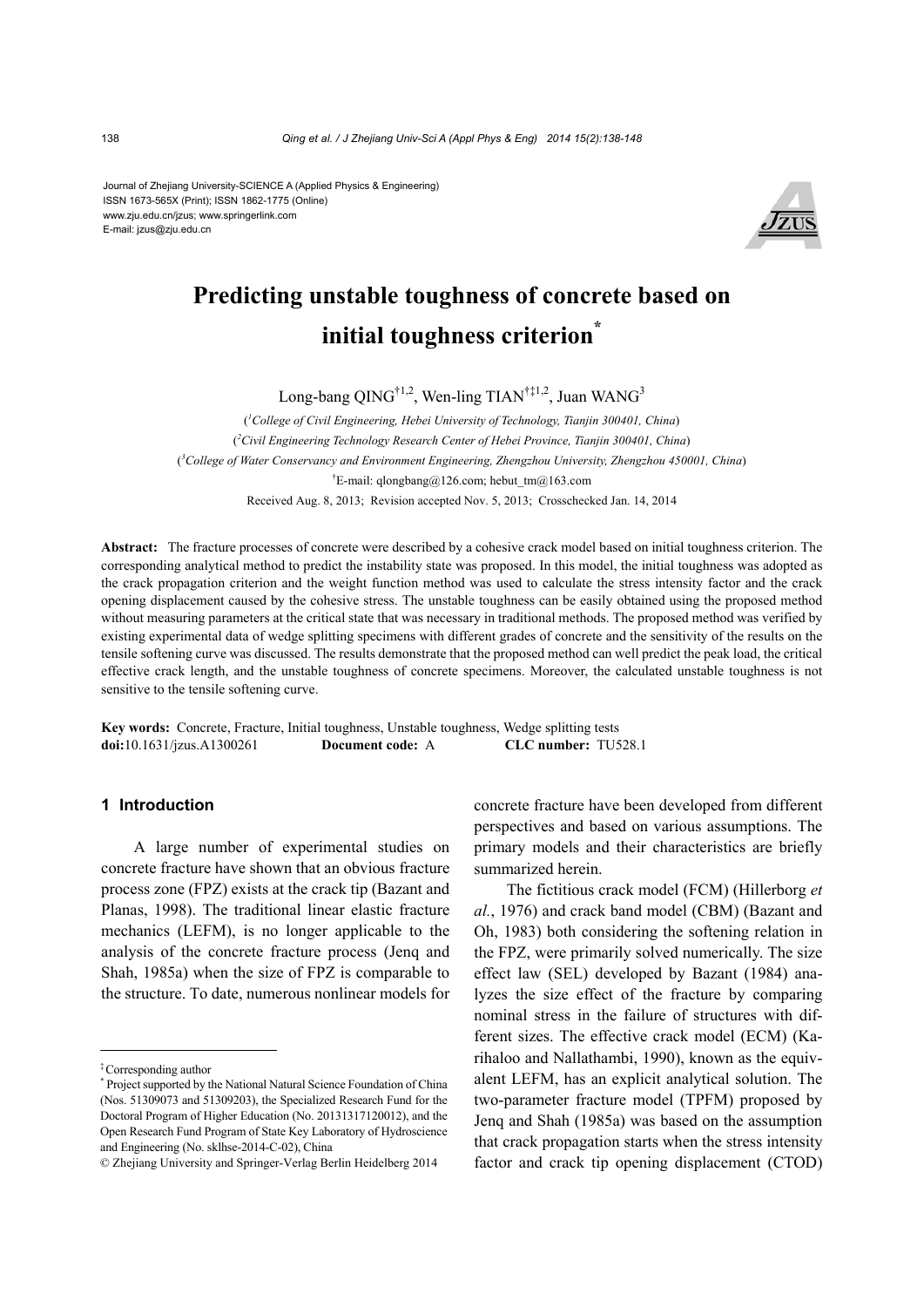reach their critical values. The critical stress intensity factor  $K_{\text{IC}}^{\text{S}}$  in both ECM and TPFM was calculated from the peak load  $P_{\text{max}}$  and critical effective crack length *a*c using a formula developed in LEFM.

Three different stages in the concrete fracture processes have been identified, namely, crack initiation, stable crack propagation, and unstable crack propagation (Xu and Reinhardt, 1999a). To depict the three stages of crack propagation without compromising simplicity, Xu and Reinhardt (1999a) developed the double-*K* model, which employed the initial toughness  $K_{\text{IC}}^{\text{ini}}$  and the unstable toughness  $K_{\text{IC}}^{\text{un}}$  as control parameters of the two important instantaneous states of crack initiation and instability, respectively. Macroscopic damage in concrete is believed to be initiated once the stress intensity factor at the crack tip reaches  $K_{\text{IC}}^{\text{ini}}$  (Zhang and Xu, 2011). Crack instability is the catastrophic point between the stable and unstable crack propagation stages and is significant in investigating the mechanisms of concrete fracture. The double-*K* model has been playing an important role in engineering practice. For instance,  $K_{\text{IC}}^{\text{ini}}$  and  $K_{\text{IC}}^{\text{un}}$  have been used in safety warning systems (DL/T) 5332-2005, 2006) and in evaluating the performance of concrete structures with cracks.

The initial toughness  $K_{\text{IC}}^{\text{ini}}$  can be easily obtained using formulae of the initial cracking load and initial crack length based on LEFM (Xu and Reinhardt, 1999a). Several measurement methods for the initial cracking load, such as tests using photo-elastic coating, laser speckle (Xu and Reinhardt, 1999a) and strain gauge (Zhang and Xu, 2011), and analytical methods have been formulated. Xu and Reinhardt (1999b; 1999c; 2000) proposed the double-*K* method and developed a simplified method later. Kumar and Barai (2009) developed a weight function method. The comparison of the above analytical methods can be found in (Zhang and Xu, 2011). Recently, Qing and Li (2013) proposed a theoretical method to obtain  $K_{\text{IC}}^{\text{ini}}$  based on experimental peak load. Alternatively, as an easy method, Reinhardt and Xu (1999) and Zhang *et al.* (2010) determined the initial cracking load by the transition point that separates the linear and nonlinear segments of the load *P*-CMOD (crack mouth opening displacement) curve.

Nevertheless, predicting the unstable toughness  $K_{\text{IC}}^{\text{un}}$  is difficult without making any assumption. In the experimental aspect,  $K_{\text{IC}}^{\text{un}}$  can be calculated by the peak load *P*max and the critical effective crack length *a*c, which were mainly measured at the peak load state through the three point bending (TPB) specimens or wedge splitting (WS) specimens (DL/T 5332-2005, 2006). However, the critical effective crack length  $a_c$ was usually difficult to measure accurately. In traditional methods, *a*c was calculated by critical crack mouth opening displacement CMOD<sub>c</sub> through empirical formulae (Xu and Reinhardt, 1999b; 1999c; Kumar and Barai, 2009; Zhang and Xu, 2011). Furthermore, in the numerical aspect, a similar step-by-step procedure must be followed until the maximum load was reached (Wu *et al.* 2007; Dong *et al.*, 2013). Therefore, it is of significance to establish a simple theoretical method for predicting the unstable toughness  $K_{\text{IC}}^{\text{un}}$ .

Based on the analysis of concrete fracture mechanisms, the current study attempts to develop an easy-to-use theoretical method for predicting the unstable toughness  $K_{\text{IC}}^{\text{un}}$ . In this method, the initial toughness  $K_{\text{IC}}^{\text{ini}}$  was adopted as the control parameter of crack propagation and a weight function method was used to calculate the stress intensity factor and the crack opening displacement caused by the cohesive stress. Then the proposed method was verified using experimental data on wedge splitting specimens. The sensitivity of the results to the tensile softening curve was discussed.

## **2 Model development**

## **2.1 Fracture processes of concrete**

As mentioned in the previous section, the fracture processes in concrete structures include three different stages: crack initiation, stable crack propagation, and unstable fracture. To identify the three different states, the cohesive crack model with crack tip singularity (Elices and Planas, 1991) was adopted in the present work. Fig. 1 shows the different characteristics of the three stages, including the initial crack length *a*0, crack propagation length Δ*a*, external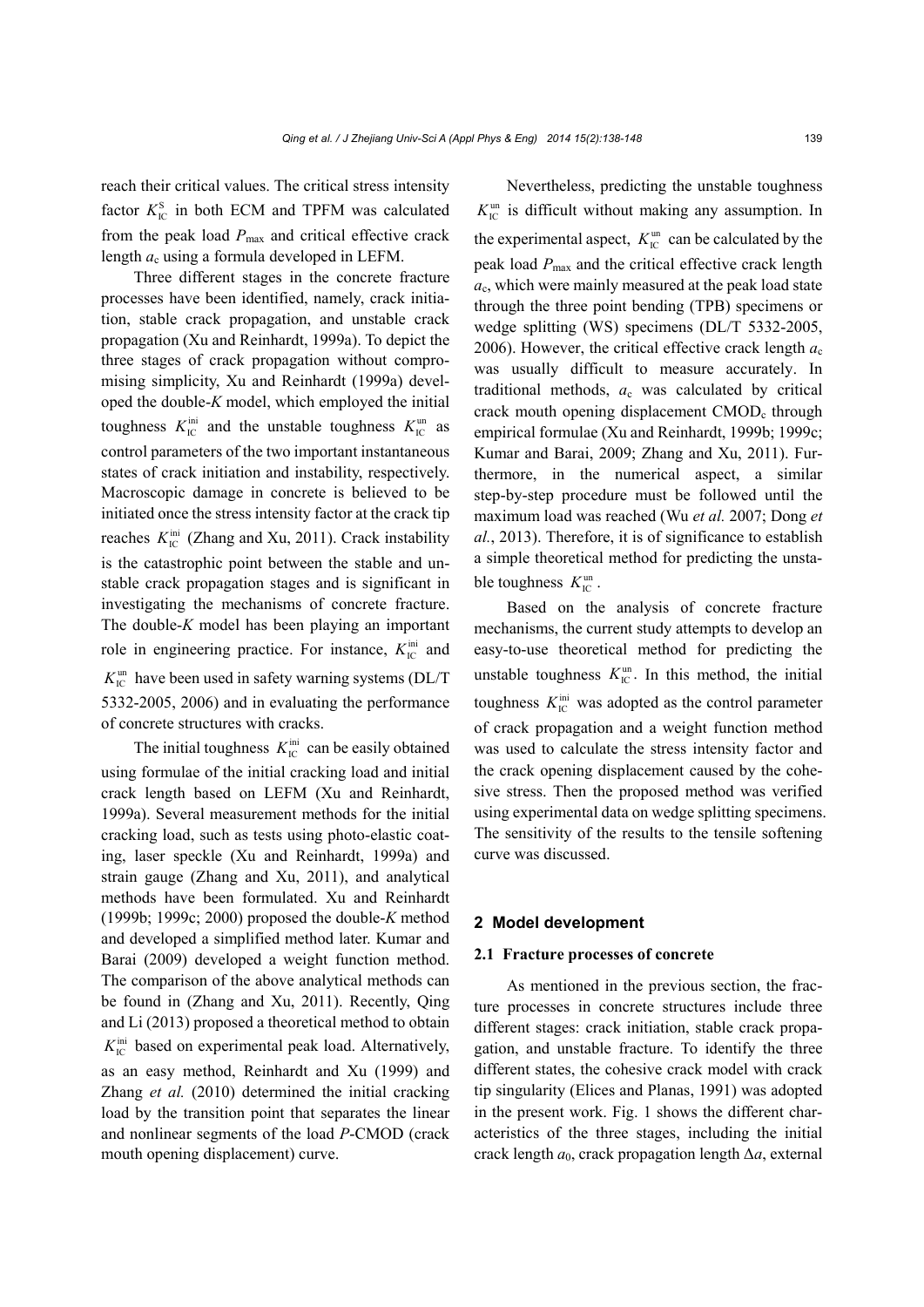

**Fig. 1 Three stages of the concrete fracture processes**  (a) Crack initiation; (b) Stable crack growth; (c) Unstable fracture

load *P*, stress strength factor *K*I, and fracture toughness *K*IC. Take type I load for example. When concrete is subjected to monotonic loading, cracks will not propagate until the external load *P* reaches the crack initiation load  $P_{\text{ini}}$  ( $P = P_{\text{ini}}$ ), and  $K_{\text{I}} = K_{\text{IC}}^{\text{ini}}$  (Fig. 1a). After crack initiation and as the external load *P* continuously increases, the crack starts to propagate, and a cohesive zone forms ahead of the initial crack, as shown in Fig. 1b. This period is commonly known as the stable crack propagation stage. Then the external load *P* reaches the peak (critical) value  $P_{\text{max}}$  (Fig. 1c). After that, unstable crack propagation may occur and the external load *P* decreases.

A typical *P*-*a*/*D* (*a* is the effective crack length, and *D* is the specimen height) curve is shown in Fig. 2 (Reinhardt and Xu, 1999; Kumar and Barai, 2008; Qing and Li, 2013). When *P* reaches the initial cracking load  $P_{\text{ini}}$ , crack begins to grow and it gradually and nonlinearly increases with *a*. When *P* reaches the peak load  $P_{\text{max}}$ ,  $a=a_c$ . Then *P* gradually decreases with *a*. The derivation of *P* to *a* at  $P=P_{\text{max}}$  can be assumed to be continuous (Qing and Li, 2013). The maximum theory can also be adopted to predict the crack instability.

## **2.2 Criterion for concrete fracture**

As discussed above, a crack is initiated in concrete once the external load reaches the crack load *P*ini or the stress intensity factor increases to the initial toughness  $K_{\text{IC}}^{\text{ini}}$ . Thus,  $K_{\text{IC}}^{\text{ini}}$  can be regarded as the toughness of the structural material to crack growth attributable to external forces. In the present study, the following criterion for crack initiation and propagation was employed (Xu and Reinhardt, 1999a; Wu



**Fig. 2 A typical** *P***-***a***/***D* **curve of concrete fracture (Qing and Li, 2013)** 

*et al.*, 2007; Dong *et al.*, 2013):

$$
K_{\rm I} = K_{\rm IC}^{\rm ini},\tag{1}
$$

where  $K<sub>I</sub>$  is the stress intensity factor at the tip of the effective crack tip in a mode I fracture.

Before crack initiation, LEFM can be applied, and  $K_I$  can be calculated by

$$
K_{\rm I} = K_{\rm I}^{\rm P} \,, \tag{2a}
$$

where  $K_I^P$  is the stress intensity factor attributable to the external load in a mode I fracture.

After the crack initiation,  $K<sub>I</sub>$  can be expressed by the superposition scheme:

$$
K_{I} = K_{I}^{P} + K_{I}^{C}, \qquad (2b)
$$

where  $K_I^C$  is the stress intensity factor attributable to cohesive stress.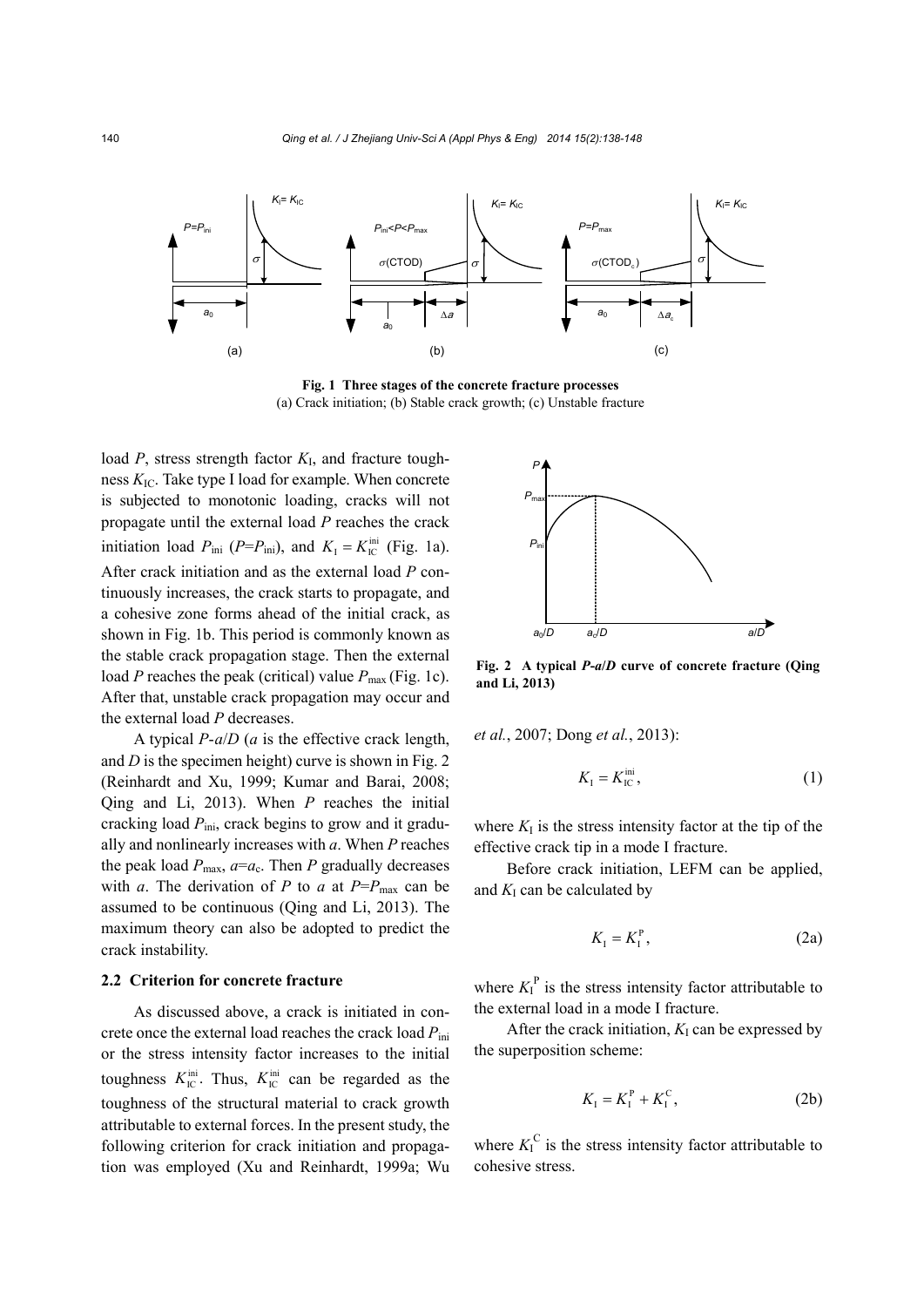#### **2.3 Cohesive stress distribution**

It is assumed that the cohesive stress distribution on the FPZ can be expressed by Eq. (3) (Li *et al.*, 2012). The cohesive stress at the tip of the effective crack equals the tensile strength. The cohesive stress at the tip of the initial crack and the crack tip opening displacement CTOD satisfy the tensile softening curve.

$$
\sigma(b) = \sigma_{\rm s} + (f_{\rm t} - \sigma_{\rm s}) \left( \frac{x - a_0}{a - a_0} \right)^m, \tag{3}
$$

where  $\sigma_s$  is the stress on the initial crack tip,  $f_t$  is the tensile strength, and *m* is the cohesion distribution index.

According to Eq. (3), the distribution of cohesive stress changes with the index *m*. When *m*=1, the cohesive stress distribution is linear. Eq. (3) is similar to the cohesive force distribution adopted by Reinhardt (1985). The difference is that the cohesive stress at the initial crack tip is not zero in the present model. Based on the theoretical model, the corresponding analytical approach is developed in the following section.

# **3 Analytical method for fracture**

Take the WS specimen for example, the configuration of the WS specimen is shown in Fig. 3 (DL/T 5332-2005, 2006).

*F*

**Fig. 3 Test set-up of WS specimen (DL/T 5332-2005, 2006)**

 $K_I^P$  can be expressed by (Xu and Reinhardt, 1999c):

$$
K_1^P = \frac{P}{B\sqrt{D}}k(\alpha),\tag{4}
$$

where  $\alpha = a/D$ , and  $k(\alpha)$  is a geometric factor, which can be calculated by (DL/T 5332-2005, 2006):

$$
k(\alpha) = \frac{3.675[1 - 0.12(\alpha - 0.45)]}{(1 - \alpha)^{3/2}}.
$$
 (5)

Eq. (5) is valid for  $0.2 \le \alpha \le 0.8$  with 2% accuracy (Xu and Reinhardt, 1999c).

To obtain the value of  $K_I^C$ , a distribution of cohesive stress is assumed on the fictitious crack in an infinite strip (Jenq and Shah, 1985b). Previous studies have shown that the descending segment of the *P-*CMOD curve is affected by the cohesive stress distribution, while the peak load and critical crack mouth opening displacement are almost not affected (Li *et al.*, 2012). Therefore, to simplify the analysis of the fracture processes, a linear cohesive stress assumption (*m*=1) was adopted for the propagation state of concrete cracks in the current study. The cohesive stress distribution is shown in Fig. 4, where  $\sigma_s$ (CTOD) is the function of CTOD.



**Fig. 4 Linear distribution of cohesive stress**

The weight function method proposed by Kumar and Barai (2009) was adopted in this study to calculate  $K_I^C$ :

$$
K_{1}^{\mathrm{C}} = \frac{2}{\sqrt{2\pi a}} g(a),\tag{6}
$$

where  $g(a)$  can be expressed using the following fourth-order weight function:

$$
g(a) = A_1 a \left( 2s^{1/2} + M_1 s + \frac{2}{3} M_2 s^{3/2} + \frac{M_3}{2} s^2 \right)
$$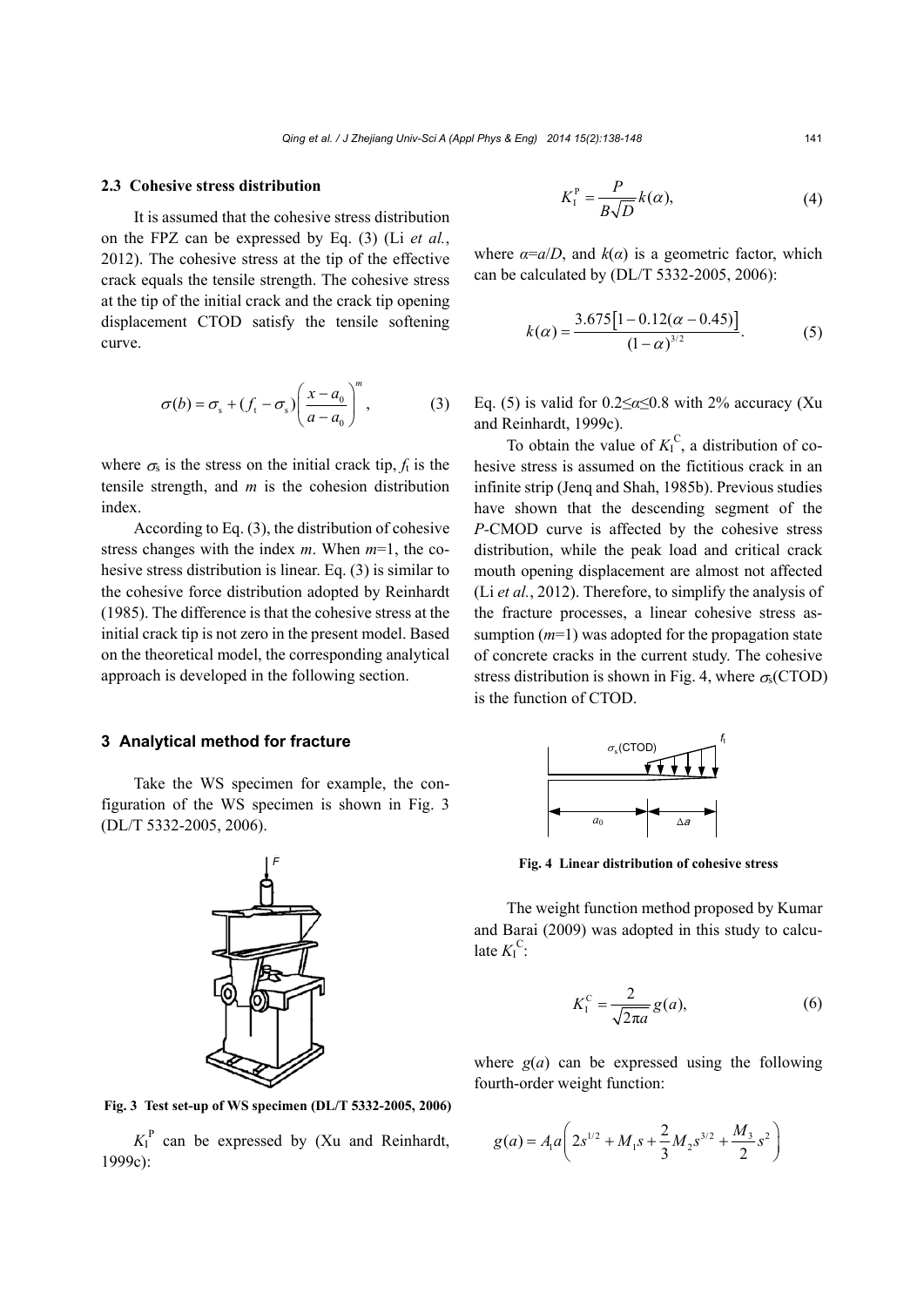$$
+ A_2 a^2 \left[ \frac{4}{3} s^{3/2} + \frac{M_1}{2} s^2 + \frac{4}{15} M_2 s^{5/2} + \frac{M_3}{6} \left( 1 - \left( \frac{a_0}{a} \right)^3 - 3s \frac{a_0}{a} \right) \right],
$$
\n(7)

where  $A_1 = \sigma_s(CTOD)$ ,  $A_2 = [f_t - \sigma(CTOD)]/(a - a_0)$ , *s*=  $1-a_0/a$ ,  $M_1$ ,  $M_2$ , and  $M_3$  can be expressed by  $\alpha$  (Kumar and Barai, 2009).

The CTOD and  $\sigma_s$ (CTOD) values are required to calculate  $K_I^C$  using Eqs. (6) and (7), where  $\sigma_s$ (CTOD) can be expressed by (Reinhardt *et al.*, 1986):

$$
\sigma_{s}(\text{CTOD}) = f_{t} \left\{ \left[ 1 + \left( \frac{c_{1}\text{CTOD}}{w_{0}} \right)^{3} \right] \exp\left( \frac{-c_{2}\text{CTOD}}{w_{0}} \right) - \frac{\text{CTOD}}{w_{0}} (1 + c_{1}^{3}) \exp(-c_{2}) \right\},\tag{8}
$$

where  $c_1$ ,  $c_2$ , and  $w_0$  are parameters.

CTOD in Eq. (8) needs to be calculated by adding up two displacements caused by the external load *P* and cohesive stress. Using Paris' displacement formula (Tada *et al.*, 2000; Mai, 2002), CTOD can be expressed by

$$
\text{CTOD} = \frac{2}{E} \int_{a_0}^{a} \frac{P}{B\sqrt{D}} k\left(\frac{\xi}{D}\right) m(a_0, \xi) d\xi
$$

$$
- \frac{2}{E} \int_{a_0}^{a} \frac{2}{\sqrt{2\pi\xi}} g(\xi) m(\xi, a) d\xi,
$$
(9)

where *E* is the elasticity modules,  $\zeta$  is the integration variable,  $m(x, a)$  can be expressed using the following fourth-order weight function (Kumar and Barai, 2009):

$$
m(x,a) = \frac{2}{\sqrt{2\pi(a-x)}} \left[ 1 + M_1 \left( 1 - \frac{x}{a} \right)^{1/2} + M_2 \left( 1 - \frac{x}{a} \right)^{3/2} \right].
$$
 (10)

Thus, using Eqs.  $(7)$ – $(9)$ ,  $g(a)$  can be derived, and  $K_I^C$  can be obtained using Eq. (6). Then, substi-

tuting Eq. (4) for  $K_I^P$  and Eq. (6) for  $K_I^C$  into Eq. (2b) leads to:

$$
P = \zeta(a) + \eta(a)K_{\rm IC}^{\rm ini},\tag{11}
$$

where

$$
\zeta(a) = \frac{2B\sqrt{D}}{\sqrt{2\pi a}k(\alpha)}g(a),
$$

$$
\eta(a) = B\sqrt{D}\frac{1}{k(\alpha)}.
$$

Eq. (11) obviously shows that the external load *P*  can be explicitly expressed as a function of the effective crack length *a*. The derivation of this equation with respect to *a* at the moment of the crack instability can be expressed by the following partial differential equation:

$$
\left. \frac{\partial P}{\partial a} \right|_{a=a_c} = 0, \tag{12}
$$

and 
$$
\frac{\partial P}{\partial a}
$$
 is calculated by

$$
\frac{\partial P}{\partial a} = \zeta'(a) + \eta'(a)K_{\rm IC}^{\rm ini},\tag{13}
$$

where

$$
\zeta'(a) = \frac{2B\sqrt{D}}{\sqrt{2\pi}} \frac{g'(a)k(\alpha)\sqrt{a} - g(a)\left[k'(a)\sqrt{a} + \frac{k(\alpha)}{2\sqrt{a}}\right]}{k^2(\alpha)a},
$$

$$
\eta'(a) = -B\sqrt{D} \frac{k'(\alpha)}{k^2(\alpha)}.
$$

*g'*(*a*) can be expressed as

$$
g'(a) = (A_1 + A'_1 a) \left( 2s^{1/2} + M_1 s + \frac{2}{3} M_2 s^{3/2} + \frac{M_3}{2} s^2 \right)
$$
  
+  $A_1 a (s^{-1/2} + M_1 + M_2 s^{1/2} + M_3 s) s'$   
+  $A_2 a^2 \left[ \left( 2s^{1/2} + M_1 s + \frac{2}{3} M_2 s^{3/2} \right) s' + \frac{M_3}{2} \left( \frac{a_0^3}{a^4} - s' \frac{a_0}{a} + s \frac{a_0}{a^2} \right) \right]$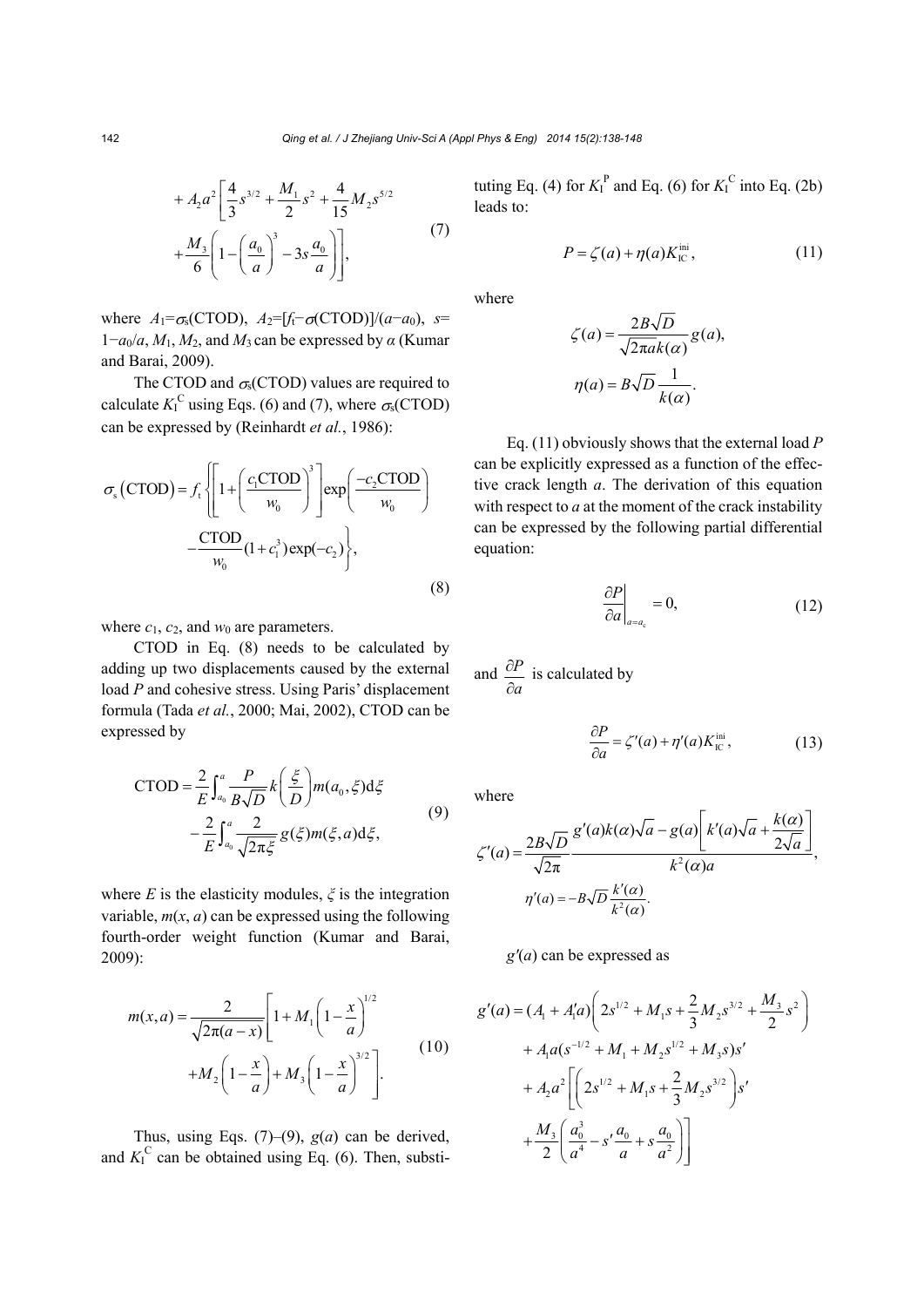$$
+ (2A_2a + A'_2a^2) \left[ \frac{4}{3} s^{3/2} + \frac{M_1}{2} s^2 + \frac{4}{15} M_2 s^{5/2} + \frac{M_3}{6} \left( 1 - \left( \frac{a_0}{a} \right)^3 - 3s \frac{a_0}{a} \right) \right],
$$
 (14)

where

$$
s' = \frac{a_0}{a^2},
$$
  
\n
$$
A'_1 = \frac{\partial \sigma_s (C\text{TOP})}{\partial a} = \frac{\partial \sigma_s (C\text{TOP})}{\partial C\text{TOP}} \frac{\partial C\text{TOP}}{\partial a},
$$
  
\n
$$
A'_2 = \frac{-\sigma_s'(C\text{TOP})(a - a_0) - [f_t - \sigma_s(C\text{TOP})]}{(a - a_0)^2}.
$$

*k'*(*α*) can be expressed as

 $k'(\alpha)$ 

$$
=\frac{-0.441(1-\alpha)^{3/2} + (5.810175 - 0.6615\alpha)(1-\alpha)^{1/2}}{(1-\alpha)^3}.
$$
\n(15)

If the initial toughness  $K_{\text{IC}}^{\text{ini}}$  is given, the critical effective crack length *a*c can be calculated using Eq. (12) by iterating method. Then, the critical crack tip opening displacement CTOD<sub>c</sub> and the peak load  $P_{\text{max}}$  can be obtained by substituting  $a = a_c$  into Eq. (9) and Eq. (11), respectively. The unstable toughness  $K_{\text{IC}}^{\text{un}}$  can be calculated by substituting  $a=a_{\text{c}}$  and P= *P*max into Eq. (4). Hence, an analytical approach for calculating  $K_{\text{IC}}^{\text{un}}$  was developed.

## **4 Results and discussion**

## **4.1 Verification of the analytical method**

In this section, the proposed method for concrete fracture was verified using the data from Xu *et al.* (2006)'s experiments on WS specimens with different maximum aggregate sizes. The parameters of the specimens are shown in Table 1. In the experiments, the crack initiation load  $P_{\text{ini}}$  was measured by resistance strain gauges and the initial toughness  $K_{\text{IC}}^{\text{ini}}$  was obtained by the LEFM formula.

According to the experimental conditions, the parameters in Eq. (8) for the proposed method were taken as follows:  $c_1=3$ ,  $c_2=6.93$ , and  $w_0=160$   $\mu$ m (Reinhardt *et al.*, 1986).

The calculated and measured values of the peak load  $P_{\text{max}}$  are compared in Tables 2–4. It can be seen from the comparison that the values of the peak load *P*max calculated by the proposed method are generally in good agreement with the experimental values for different maximum aggregate sizes of concrete specimens. It can be concluded that the method is effective for predicting the instability of concrete.

Moreover, the values of unstable toughness  $K_{\text{IC}}^{\text{un}}$ 

**Table 1 Parameters of the wedge splitting specimens** 

| Specimen    | Specimen size,                | Maximum aggre- | a <sub>0</sub> | E     | Compressive strength. | Tensile strength. |
|-------------|-------------------------------|----------------|----------------|-------|-----------------------|-------------------|
| No.         | $2H \times D \times B$ (mm)   | gate size (mm) | (mm)           | (GPa) | $f_c$ (MPa)           | $f_t(MPa)$        |
| <b>WS13</b> | $300\times300\times200$       | 20             | 150            | 33.4  | 34.2                  | 2.76              |
| <b>WS14</b> | $600\times600\times200$       | 20             | 300            | 33.4  | 34.2                  | 2.76              |
| WS15        | $800 \times 800 \times 200$   | 20             | 400            | 33.4  | 34.2                  | 2.76              |
| WS16        | $1000 \times 1000 \times 200$ | 20             | 500            | 33.4  | 34.2                  | 2.76              |
| WS17        | $1200 \times 1200 \times 200$ | 20             | 600            | 33.4  | 34.2                  | 2.76              |
| <b>WS32</b> | $300\times300\times200$       | 40             | 150            | 29.1  | 34.3                  | 3.04              |
| <b>WS22</b> | $600\times600\times200$       | 40             | 300            | 29.1  | 34.3                  | 3.04              |
| <b>WS34</b> | 800×800×200                   | 40             | 400            | 29.1  | 34.3                  | 3.04              |
| <b>WS35</b> | $1000 \times 1000 \times 200$ | 40             | 500            | 29.1  | 34.3                  | 3.04              |
| <b>WS23</b> | $600\times600\times250$       | 80             | 300            | 29.1  | 34.3                  | 3.04              |
| <b>WS24</b> | 800×800×250                   | 80             | 400            | 29.1  | 34.3                  | 3.04              |
| <b>WS25</b> | $1000 \times 1000 \times 250$ | 80             | 500            | 29.1  | 34.3                  | 3.04              |
| <b>WS26</b> | $1200 \times 1200 \times 250$ | 80             | 600            | 29.1  | 34.3                  | 3.04              |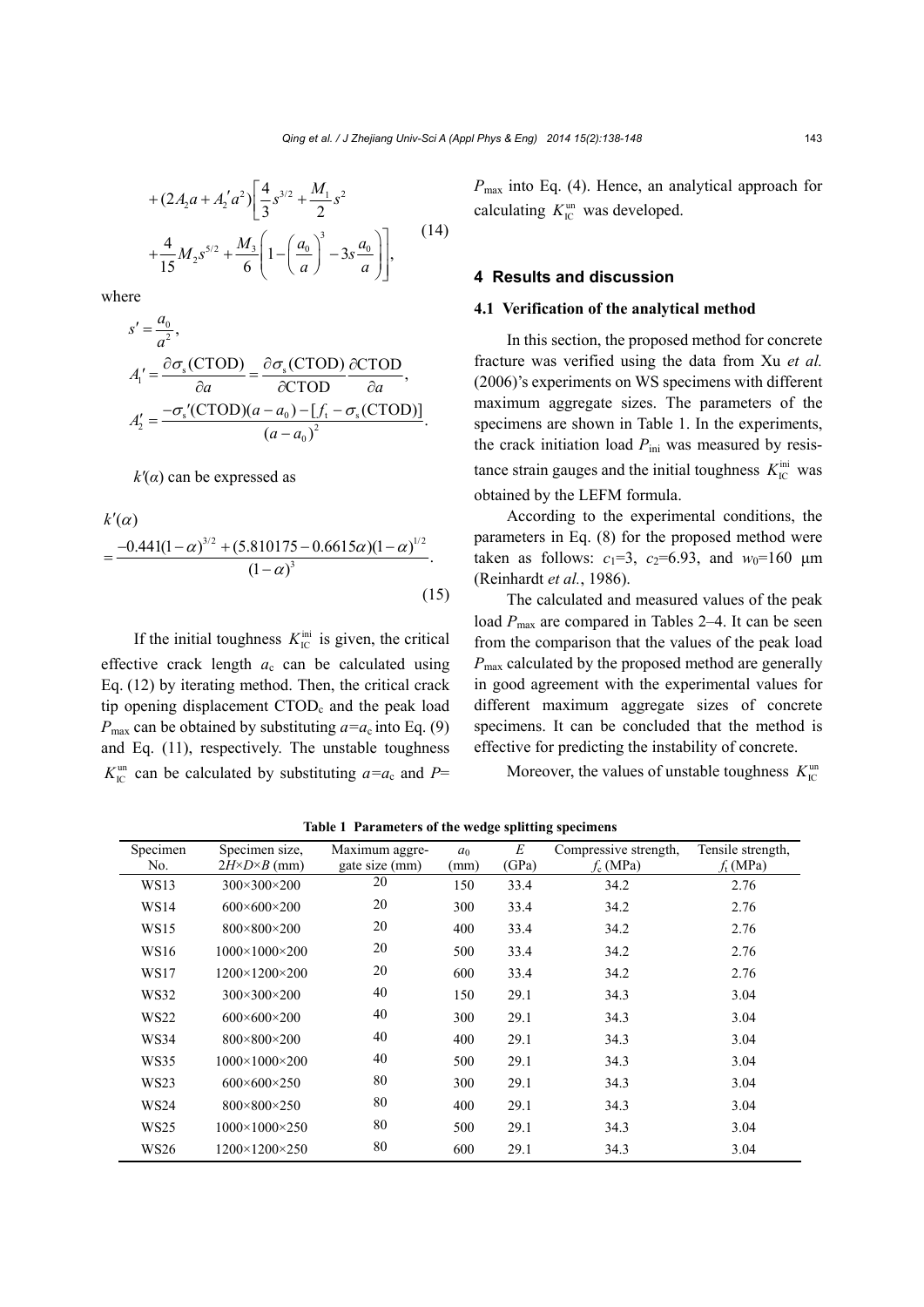| Specimen<br>No. | Specimen size.                | a <sub>0</sub> | $P_{\text{ini}}$ | Predicted | Predicted             | Experimental          | Predicted                      | Experimental                   | (1)/(2) |
|-----------------|-------------------------------|----------------|------------------|-----------|-----------------------|-----------------------|--------------------------------|--------------------------------|---------|
|                 | $2H \times D \times B$ (mm)   | (mm)           | (kN)             | $a_c/D$   | $P_{\text{max}}$ (kN) | $P_{\text{max}}$ (kN) | $K_{\text{IC}}^{\text{un}}(1)$ | $K_{\text{IC}}^{\text{un}}(2)$ |         |
| WS13-1          | $300 \times 300 \times 200$   | 150            | 7.181            | 0.620     | 11.668                | 12.173                | 1.637                          | 1.690                          | 0.969   |
| WS13-2          | $300 \times 300 \times 200$   | 150            | 10.916           | 0.567     | 14.156                | 12.801                | 1.642                          | 1.958                          | 0.838   |
| WS13-4          | $300 \times 300 \times 200$   | 150            | 7.909            | 0.607     | 12.095                | 11.492                | 1.614                          | 1.759                          | 0.918   |
| Mean            |                               |                | 8.669            | 0.598     | 12.639                | 12.155                | 1.631                          | 1.802                          | 0.908   |
| $WS14-1$        | $600\times600\times200$       | 300            | 19.308           | 0.569     | 25.387                | 25.550                | 2.098                          | 2.224                          | 0.943   |
| WS14-2          | $600\times600\times200$       | 300            | 18.484           | 0.583     | 24.787                | 22.667                | 2.148                          | 2.462                          | 0.872   |
| WS14-4          | $600\times600\times200$       | 300            | 18.000           | 0.583     | 24.437                | 23.408                | 2.117                          | 2.004                          | 1.057   |
| Mean            |                               |                | 18.597           | 0.578     | 24.870                | 23.875                | 2.121                          | 2.230                          | 0.957   |
| WS15-1          | 800×800×200                   | 400            | 23.788           | 0.597     | 32.848                | 30.758                | 2.596                          | 2.191                          | 1.185   |
| WS15-2          | 800×800×200                   | 400            | 24.546           | 0.584     | 33.387                | 31.136                | 2.511                          | 2.135                          | 1.176   |
| WS15-3          | 800×800×200                   | 400            | 17.403           | 0.639     | 28.776                | 29.351                | 2.667                          | 2.102                          | 1.269   |
| Mean            |                               |                | 21.912           | 0.607     | 31.670                | 30.415                | 2.591                          | 2.143                          | 1.210   |
| WS16-1          | $1000 \times 1000 \times 200$ | 500            | 32.495           | 0.570     | 42.677                | 42.137                | 2.741                          | 2.974                          | 0.922   |
| WS16-2          | $1000 \times 1000 \times 200$ | 500            | 30.478           | 0.584     | 41.205                | 39.000                | 2.777                          | 2.851                          | 0.974   |
| WS16-3          | $1000 \times 1000 \times 200$ | 500            | 24.235           | 0.612     | 36.929                | 31.494                | 2.753                          | 2.250                          | 1.224   |
| Mean            |                               |                | 29.069           | 0.589     | 40.270                | 37.544                | 2.757                          | 2.692                          | 1.040   |
| $WS17-1$        | $1200 \times 1200 \times 200$ | 600            | 33.368           | 0.584     | 46.734                | 46.326                | 2.878                          | 3.231                          | 0.891   |
| WS17-2          | $1200 \times 1200 \times 200$ | 600            | 36.699           | 0.584     | 49.142                | 55.183                | 3.026                          | 3.028                          | 0.999   |
| WS17-3          | 1200×1200×200                 | 600            | 40.045           | 0.570     | 51.689                | 50.355                | 3.033                          | 3.112                          | 0.975   |
| Mean            |                               |                | 36.704           | 0.579     | 49.188                | 50.621                | 2.979                          | 3.124                          | 0.955   |

**Table 2 Comparison of the predicted and measured results (maximum aggregate size: 20 mm)** 

**Table 3 Comparison of the predicted and measured results (maximum aggregate size: 40 mm)** 

| Specimen | Specimen size.              | a <sub>0</sub> | $P_{\text{ini}}$ | Predicted |                       | Predicted Experimental |                                | Predicted Experimental         | (1)/(2) |
|----------|-----------------------------|----------------|------------------|-----------|-----------------------|------------------------|--------------------------------|--------------------------------|---------|
| No.      | $2H\times D\times B$ (mm)   | (mm)           | (kN)             | $a_c/D$   | $P_{\text{max}}$ (kN) | $P_{\text{max}}$ (kN)  | $K_{\text{IC}}^{\text{un}}(1)$ | $K_{\text{IC}}^{\text{un}}(2)$ |         |
| WS32-1   | $300 \times 300 \times 200$ | 150            | 8.234            | 0.593     | 12.237                | 11.221                 | 1.556                          | 1.524                          | 1.021   |
| WS32-2   | $300 \times 300 \times 200$ | 150            | 8.848            | 0.580     | 11.384                | 9.433                  | 1.381                          | 1.232                          | 1.121   |
| WS32-3   | $300 \times 300 \times 200$ | 150            | 8.431            | 0.593     | 12.366                | 10.727                 | 1.572                          | 1.371                          | 1.147   |
| Mean     |                             |                | 8.504            | 0.589     | 11.996                | 10.460                 | 1.503                          | 1.376                          | 1.096   |
| WS33-2   | $600\times600\times200$     | 300            | 18.973           | 0.569     | 25.017                | 24.511                 | 2.068                          | 1.957                          | 1.057   |
| WS33-3   | $600\times600\times200$     | 300            | 18.588           | 0.569     | 24.725                | 21.956                 | 2.044                          | 2.132                          | 0.959   |
| WS33-4   | $600\times600\times200$     | 300            | 16.091           | 0.583     | 22.912                | 21.242                 | 1.985                          | 2.006                          | 0.990   |
| Mean     |                             |                | 17.884           | 0.574     | 24.218                | 22.570                 | 2.032                          | 2.032                          | 1.002   |
| WS34-1   | 800×800×200                 | 400            | 22.306           | 0.584     | 30.683                | 27.349                 | 2.308                          | 2.016                          | 1.145   |
| WS34-2   | 800×800×200                 | 400            | 18.766           | 0.597     | 28.215                | 27.049                 | 2.230                          | 2.106                          | 1.059   |
| WS34-4   | 800×800×200                 | 400            | 26.711           | 0.570     | 34.006                | 32.000                 | 2.439                          | 2.713                          | 0.899   |
| Mean     |                             |                | 22.594           | 0.584     | 30.968                | 28.799                 | 2.326                          | 2.278                          | 1.034   |
| WS35-2   | $1000\times1000\times200$   | 500            | 21.337           | 0.598     | 33.364                | 29.866                 | 2.363                          | 2.071                          | 1.141   |
| WS35-3   | $1000\times1000\times200$   | 500            | 19.284           | 0.612     | 32.076                | 25.634                 | 2.391                          | 1.884                          | 1.269   |
| WS35-4   | $1000\times1000\times200$   | 500            | 21.837           | 0.598     | 33.698                | 32.700                 | 2.386                          | 2.336                          | 1.021   |
| Mean     |                             |                | 20.819           | 0.603     | 33.046                | 29.400                 | 2.380                          | 2.097                          | 1.144   |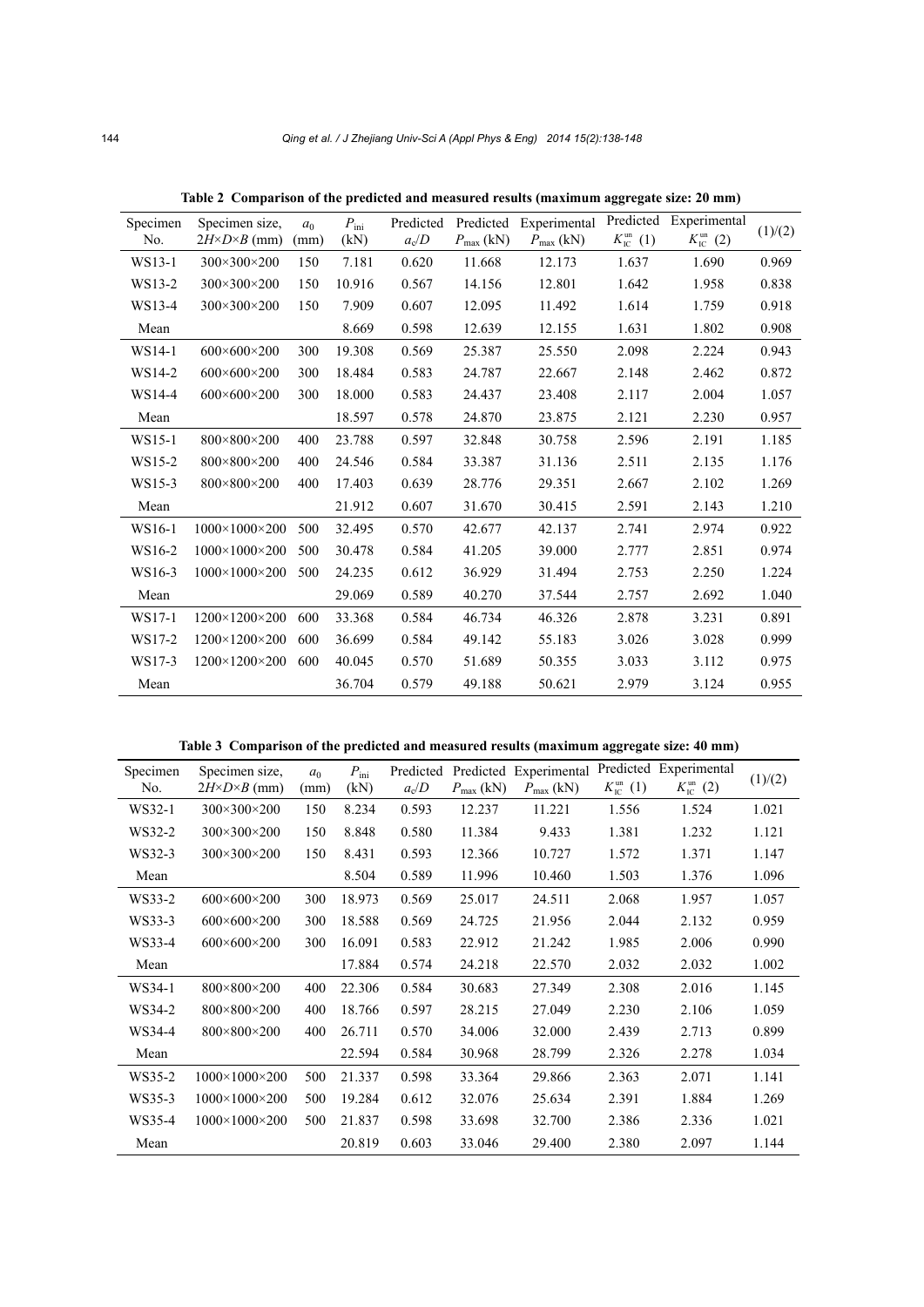| Specimen<br>No. | Specimen size,<br>$2H\times D\times B$ (mm) | a <sub>0</sub><br>(mm) | $P_{\text{ini}}$<br>(kN) | Predicted<br>$a_c/D$ | $P_{\text{max}}$ (kN) | Predicted Experimental<br>$P_{\text{max}}$ (kN) | Predicted<br>$K_{\text{IC}}^{\text{un}}(1)$ | Experimental<br>$K_{\text{IC}}^{\text{un}}(2)$ | (1)/(2) |
|-----------------|---------------------------------------------|------------------------|--------------------------|----------------------|-----------------------|-------------------------------------------------|---------------------------------------------|------------------------------------------------|---------|
| WS23-2          | $600 \times 600 \times 250$                 | 300                    | 16.525                   | 0.638                | 27.138                | 23.407                                          | 2.312                                       | 2.465                                          | 0.938   |
| WS23-4          | $600\times600\times250$                     | 300                    | 17.451                   | 0.624                | 27.675                | 24.340                                          | 2.233                                       | 2.260                                          | 0.988   |
| Mean            |                                             |                        | 16.988                   | 0.631                | 27.407                | 23.874                                          | 2.273                                       | 2.363                                          | 0.963   |
| WS24-1          | $800 \times 800 \times 250$                 | 400                    | 29.425                   | 0.584                | 40.357                | 36.833                                          | 2.429                                       | 2.867                                          | 0.847   |
| WS24-3          | $800 \times 800 \times 250$                 | 400                    | 31.575                   | 0.584                | 41.924                | 35.859                                          | 2.523                                       | 2.385                                          | 1.058   |
| WS24-4          | $800 \times 800 \times 250$                 | 400                    | 19.594                   | 0.639                | 34.058                | 32.178                                          | 2.525                                       | 2.766                                          | 0.913   |
| Mean            |                                             |                        | 26.865                   | 0.602                | 38.780                | 34.957                                          | 2.492                                       | 2.673                                          | 0.939   |
| WS25-1          | $1000 \times 1000 \times 250$               | 500                    | 25.000                   | 0.626                | 42.102                | 43.711                                          | 2.649                                       | 2.814                                          | 0.941   |
| WS25-2          | $1000\times1000\times250$                   | 500                    | 34.093                   | 0.584                | 48.006                | 45.163                                          | 2.588                                       | 3.043                                          | 0.850   |
| WS25-4          | $1000\times1000\times250$                   | 500                    | 20.590                   | 0.640                | 39.637                | 39.194                                          | 2.636                                       | 2.308                                          | 1.142   |
| Mean            |                                             |                        | 26.561                   | 0.617                | 43.248                | 42.689                                          | 2.624                                       | 2.722                                          | 0.978   |
| WS26-1          | $1200 \times 1200 \times 250$               | 600                    | 45.168                   | 0.570                | 60.206                | 54.000                                          | 2.826                                       | 2.931                                          | 0.964   |
| WS26-2          | $1200\times1200\times250$                   | 600                    | 37.663                   | 0.598                | 54.773                | 47.340                                          | 2.836                                       | 3.326                                          | 0.853   |
| Mean            |                                             |                        | 41.416                   | 0.584                | 57.490                | 50.670                                          | 2.831                                       | 3.129                                          | 0.909   |

**Table 4 Comparison of the predicted and measured results (maximum aggregate size: 80 mm)** 

are also shown in Tables 2–4. The calculated values of  $K_{\text{IC}}^{\text{un}}$  by the proposed method generally agree well with those by experimental method. Some of the calculated results are slightly different from those obtained by the experimental method, for example, the ratio of the predicted result to experimental result of WS15 is 1.21. According to Eq. (4), the discrepancy in the unstable toughness results from the critical relative effective crack length  $a_c/D$ . The primary reason is that, as mentioned above, an empirical formula was adopted in the experimental method to calculate the critical effective length *a*c. The proposed method, differing from the experimental method, is capable of considering the effects of both external load and cohesive force when calculating  $a_c$ .

#### **4.2 Effect of tensile softening curve**

To study the sensitivity of the method to the shape of the tensile softening curve, two groups of parameters characterizing different tensile softening curves were used to predict fracture using the proposed theoretical method.

The parameters of first group were  $c_1=3$ ,  $c_2=6.93$ , and  $w_0$ =160  $\mu$ m, which were adopted in the last section. For comparison, the second set of the softening curve parameters was taken as as  $c_1=1.5$ ,  $c_2=6.3$ , and  $w_0$ =90 um. The tensile softening curves represented by these two sets of parameters are shown in Fig. 5.

With these different parameters, the values of

 $P_{\text{max}}$ ,  $a_c/D$ , and  $K_{\text{IC}}^{\text{un}}$  were calculated using the proposed method, and the results are shown in Figs. 6–8. As can be seen from Figs. 6–8, the calculated  $P_{\text{max}}$ ,  $a_c/D$ , and  $K_{\text{IC}}^{\text{un}}$  using the first group of parameters are slightly different from those of the other one. Generally, this disparity in the calculated results using these two sets of parameters is considered to be insignificant in view of the great difference between the two tensile softening curves. For example, the fracture energy  $G_F$  (area under the tensile softening curve) corresponding to the first softening curve is about twice that for the second one.



## **5 Conclusions**

In this study, the instability state of fracture in concrete was predicted by a theoretical model which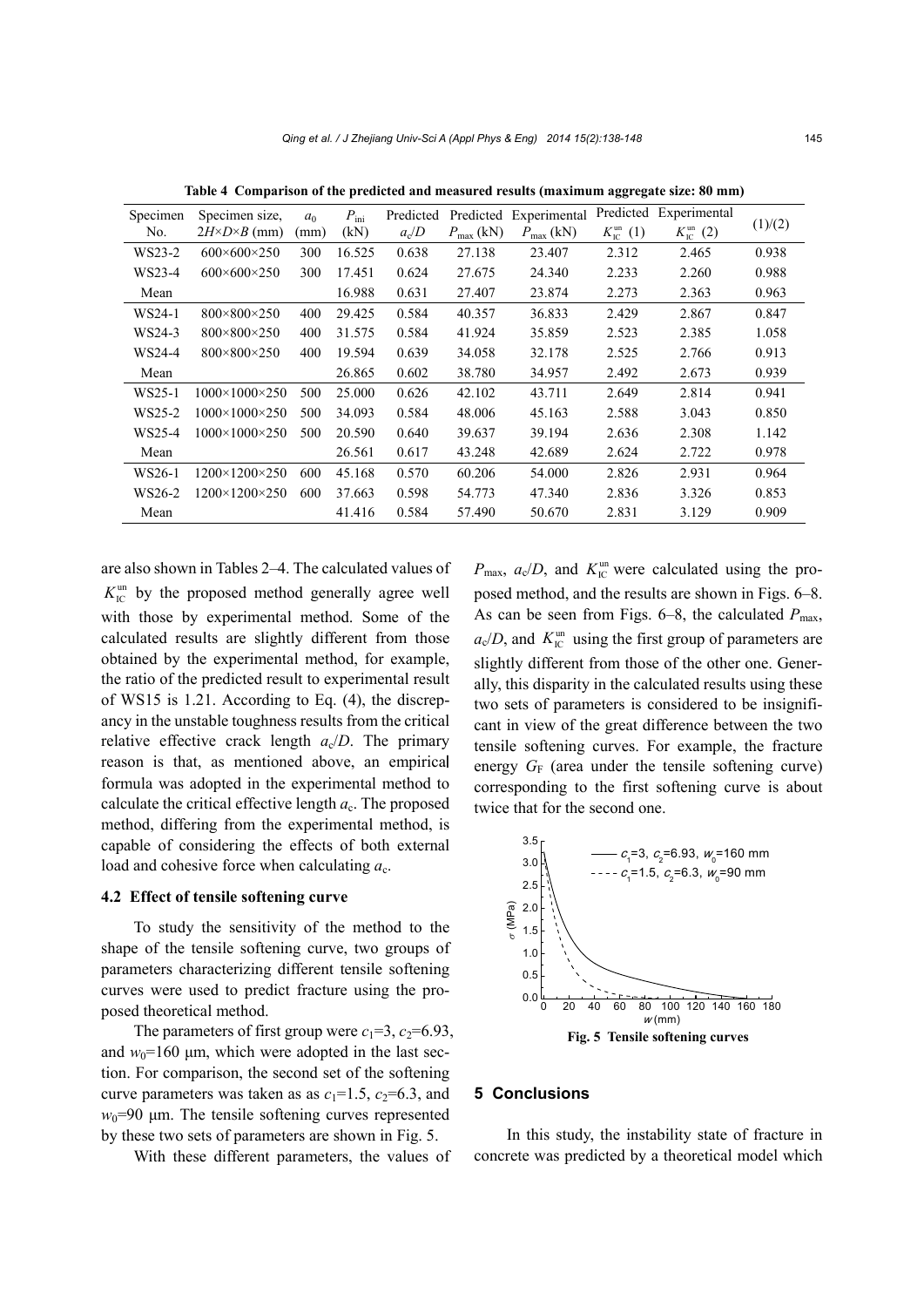adopted the initial toughness  $K_{\text{IC}}^{\text{ini}}$  as the crack propagation criterion, and used the weight function method to calculate the stress intensity factor and the crack opening displacement caused by the cohesive stress. The applicability of the proposed method was verified by experimental data obtained on WS specimens, and the parameters at the peak load state, such as the peak load  $P_{\text{max}}$ , critical effective crack length  $a_c$ and unstable toughness  $K_{\text{IC}}^{\text{un}}$ , were calculated using the proposed method. The good agreement between

the calculated results and the experimental results demonstrates that the proposed method can accurately predict the unstable toughness  $K_{\text{IC}}^{\text{un}}$ . In addition, the sensitivity of the results to the tensile softening curve was discussed. The results showed that the proposed method for fracture is not sensitive to the tensile softening curve, which verifies the reasonability of the proposed method. Future studies can be conducted from many aspects, such as the investigation of measurement methods for the effective crack length  $a_{c}$ .





**Fig. 6 Average values of** *P***max for specimens with different maximum aggregate sizes of 20 mm (a), 40 mm (b), and 80 mm (c)** 

**Fig. 7** Average values of  $a_c/D$  for specimens with different **maximum aggregate sizes of 20 mm (a), 40 mm (b), and 80 mm (c)**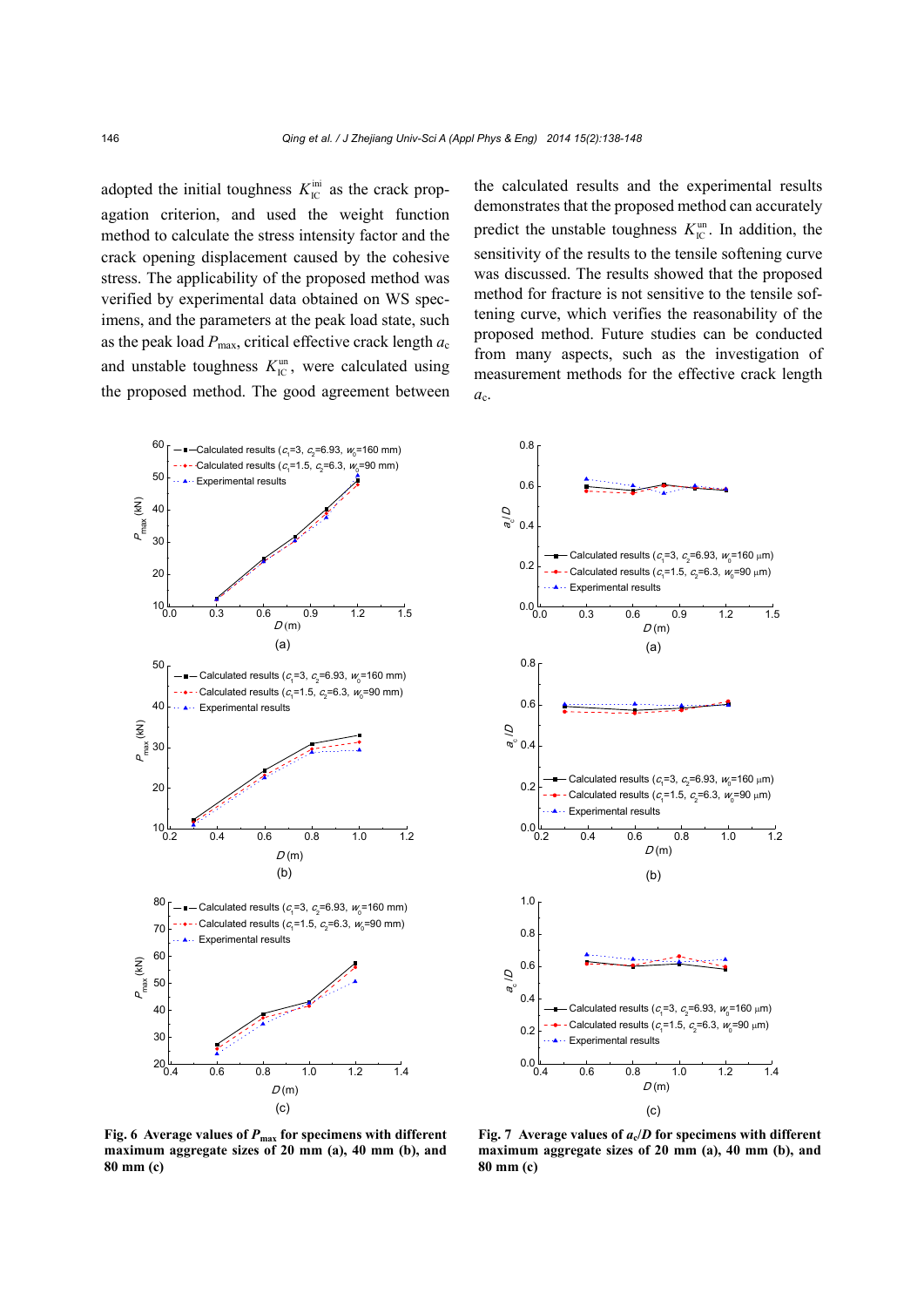

**Fig. 8** Average values of  $K_{\text{IC}}^{\text{un}}$  for specimens with different **maximum aggregate sizes of 20 mm (a), 40 mm (b), and 80 mm (c)** 

#### **References**

- Bazant, Z.P., 1984. Size effect in blunt fracture: concrete, rock, metal. *Journal of Engineering Mechanics*, **110**(4):518- 535. [doi:10.1061/(ASCE)0733-9399(1984)110:4(518)]
- Bazant, Z.P., Oh, B.H., 1983. Crack band theory for fracture of concrete. *Material and Structure*, **16**(3):155-177. [doi:10. 1007/BF02486267]
- Bazant, Z.P., Planas, J., 1998. Fracture and Size Effect in Concrete and Other Quasibrittle Materials. CRC Press, Boca Raton.
- DL/T 5332-2005, 2006. Specification for Fracture Test of Hydraulic Concrete. China Electric Power Press, Beijing, China (in Chinese).
- Dong, W., Wu, Z.M., Zhou, X.M., 2013. Calculating crack extension resistance of concrete based on a new crack propagation criterion. *Construction and Building Materials*, **38**:879-889. [doi:10.1016/j.conbuildmat.2012.09.037]
- Elices, M., Planas, J., 1991. Material models. *In*: Elfgren, L. (Ed.), Fracture Mechanics of Concrete Structures from Theory to Applications. Report of RILEM Technical Committee 90-FMT. Chapman & Hall, London, p.16-65.
- Hillerborg, A., Modeer, M., Petersson, P.E., 1976. Analysis of crack formation crack growth in concrete by means of fracture mechanics and finite elements. *Cement and Concrete Research*, **6**(6):773-782. [doi:10.1016/0008-8846 (76)90007-7]
- Jenq, Y.S., Shah, S.P., 1985a. Two parameter fracture model for concrete. *Journal of Engineering Mechanics*, **111**(10): 1227-1241. [doi:10.1061/(ASCE)0733-9399(1985)111: 10(1227)]
- Jenq, Y.S., Shah, S.P., 1985b. A fracture toughness criterion for concrete. *Engineering Fracture Mechanics*, **21**(5):1055- 1069. [doi:10.1016/0013-7944(85)90009-8]
- Karihaloo, B.L., Nallathambi, P., 1990. Effective cracks model for the determination of fracture toughness (KICS) of concrete. *Engineering Fracture Mechanics*, **35**(4-5):637- 645. [doi:10.1016/0013-7944(90)90146-8]
- Kumar, S., Barai, S.V., 2008. Influence of specimen geometry and size-effect on the  $K_R$ -curve based on the cohesive stress in concrete. *International Journal of Fracture*, **152**(2):127-148. [doi:10.1007/s10704-008-9275-6]
- Kumar, S., Barai, S.V., 2009. Determining double-*K* fracture parameters of concrete for compact tension and wedge splitting tests using weight function. *Engineering Fracture Mechanics*, **76**(7):935-948. [doi:10.1016/j.engfracmech. 2008.12.018]
- Li, Q.B., Qing, L.B., Guan, J.F., 2012. Analysis of the whole fracture process of concrete considering effects of cohesive distribution. *Journal of Hydraulic Engineering*, **43**(Sup.):31-36 (in Chinese).
- Mai, Y.W., 2002. Cohesive zone and crack-resistance (*R*)-curve of cementitious materials and their fibre-reinforced composites. *Engineering Fracture Mechanics*, **69**(2):219-234. [doi:10.1016/S0013-7944(01)00086-8]
- Qing, L.B., Li, Q.B., 2013. A theoretical method for determining initiation toughness based on experimental peak load. *Engineering Fracture Mechanics*, **99**:295-305. [doi:10.1016/j.engfracmech.2013.01.012]
- Reinhardt, H.W., 1985. Plain concrete modeled as an elastic strain-softening material at fracture. *Engineering Fracture Mechanics*, **22**(5):787-796. [doi:10.1016/0013-7944(85) 90108-0]
- Reinhardt, H.W., Xu, S.L., 1999. Crack extension resistance based on the cohesive force in concrete. *Engineering Fracture Mechanics*, **64**(5):563-587. [doi:10.1016/ S0013-7944(99)00080-6]
- Reinhardt, H.W., Cornelissen, H.A.W., Hordijk, D.A., 1986. Tensile tests and failure analysis of concrete. *Journal of Structural Engineering*, **112**(11):2462-2477. [doi:10. 1061/(ASCE)0733-9445(1986)112:11(2462)]